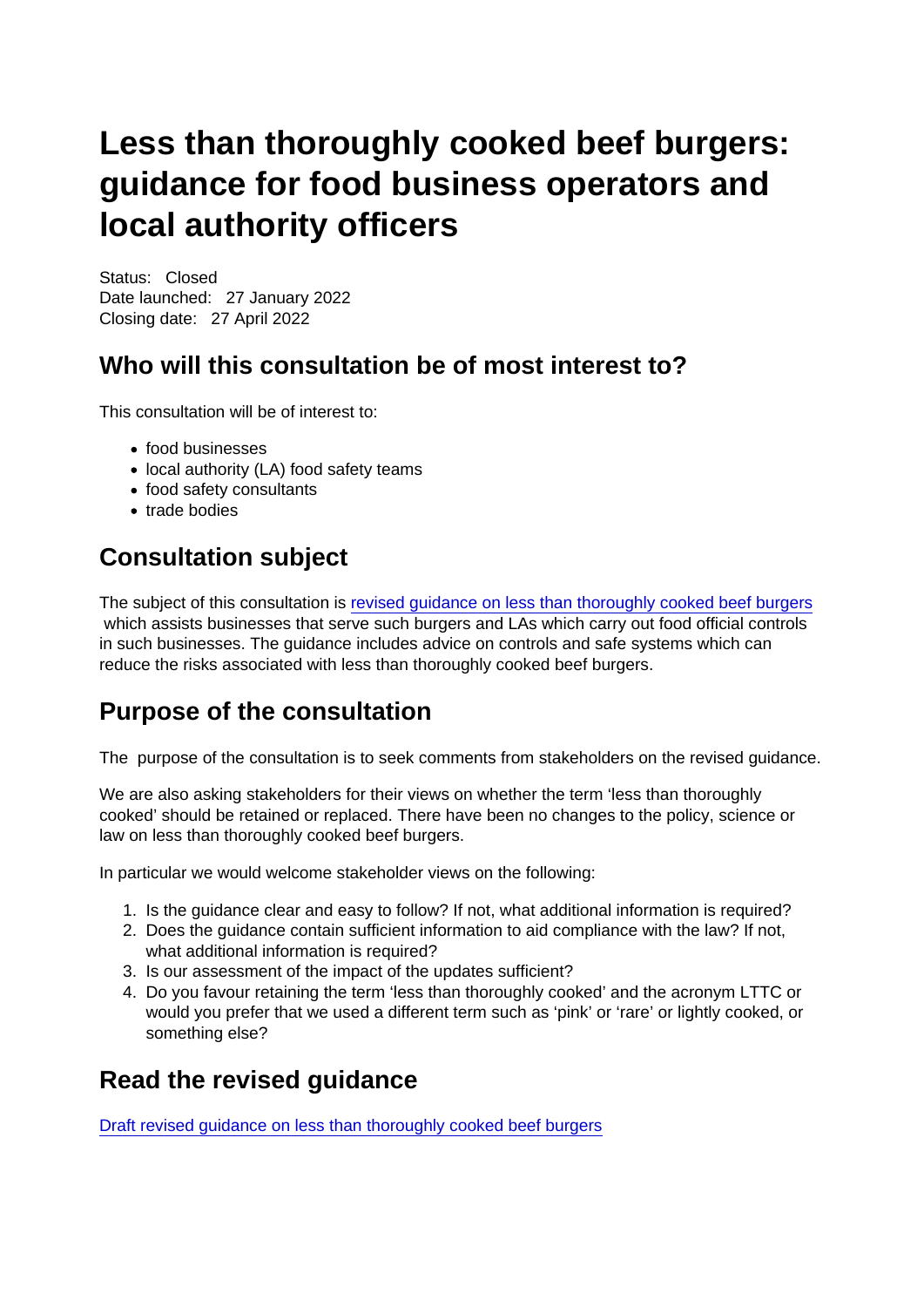#### How to respond

Responses to this consultation should be sent to [burgerenquiries@food.gov.uk](mailto:burgerenquiries@food.gov.uk) by close 27 April 2022 .

Please state, in your response, whether you are responding as a private individual or on behalf of an organisation or company, including details of any stakeholders your organisation represents.

# Details of consultation

The main changes to the guidance are:

- making the definitions, language and layout clearer and easier to understand
- providing further information on how compliance may be achieved, as well as highlighting best practice
- providing advice on buying minced beef or beef burgers from establishments specifically approved for producing products intended to be less than thoroughly cooked
- introducing an infographic to help identify the controls needed
- providing further details on how consumer messaging should be provided to ensure it is sufficiently accessible
- providing an extended glossary to explain technical terms
- changing format of the guidance from a PDF document to webpages to improve its accessibility

It has been suggested by stakeholders that the term 'less than thoroughly cooked' is replaced by a simpler term. Alternatives could be 'rare' or 'pink' or 'lightly cooked'. We would welcome your views and suggestions on this.

The changes to this guidance have been developed with input from stakeholders including businesses and local authority representatives. We have determined that a 12-week consultation period is proportionate to seek wider stakeholder views. We aim to publish a summary of responses within three months of the consultation ending.

#### Impacts

The changes to the guidance have been designed to make it clearer and easier to understand. This will benefit businesses and LA officers. There will be a familiarisation cost to the business community as a whole, which we have calculated as being under £32,000. We have based this calculation on the government assessment methodology by estimating the number of food businesses serving LTTC beef burgers and the time taken for managers to read the guidance at each business. We have determined that businesses would not need to routinely re-familiarise themselves with the guidance, as any steps taken as a result of reading the guidance would be integrated into their food safety management systems. We have assumed that the dissemination process of informing staff will be incorporated into business-as-usual meetings. We would welcome stakeholder views on our assessment of the impact of the guidance.

## Publication of response summary

Within three months of a consultation ending we aim to publish a summary of responses received and provide a link to it from this page.

You can find information on how we handle data provided in response to consultations in our [Consultations privacy notice](https://www.food.gov.uk/about-us/privacy-notice-consultations).